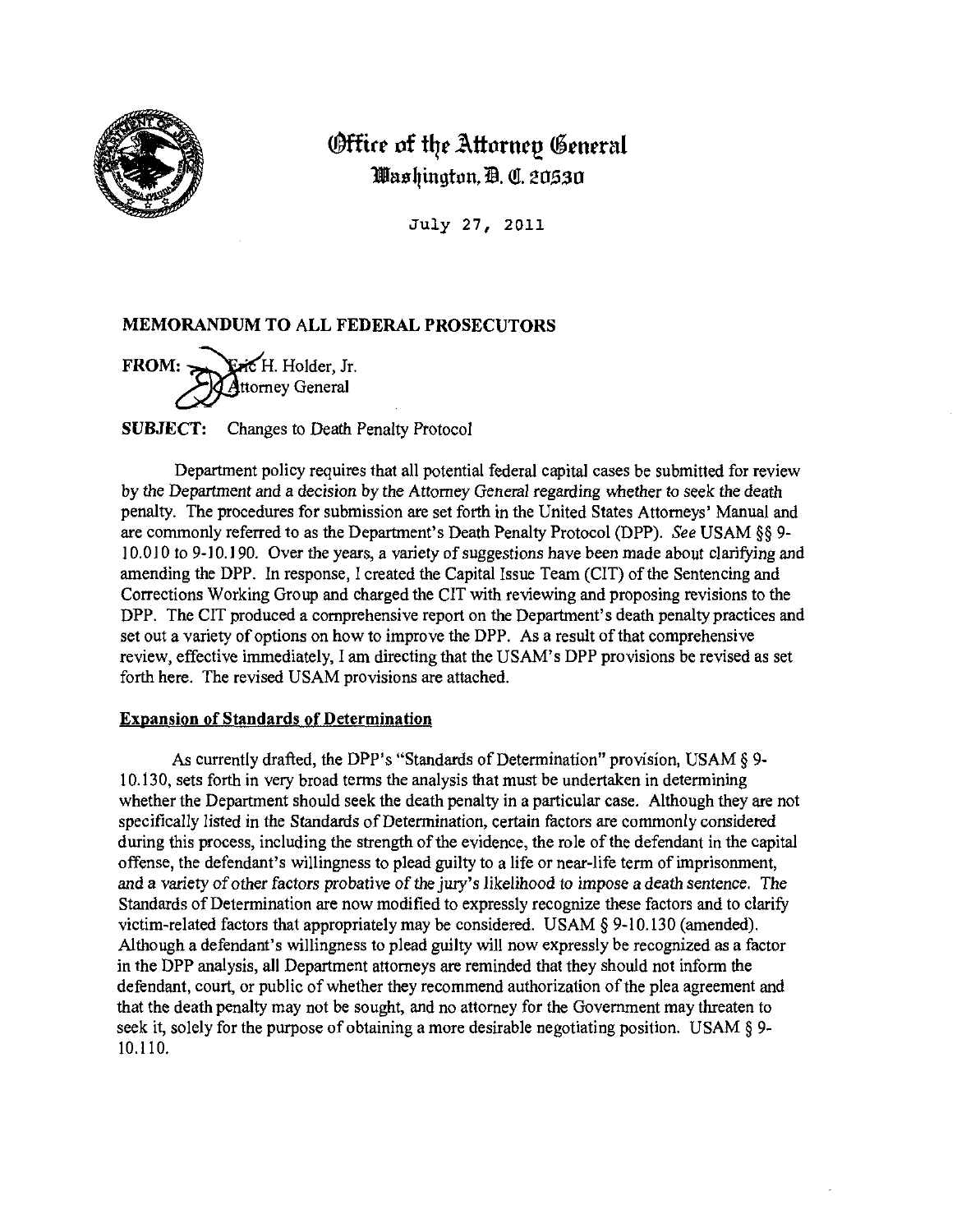#### **Pre-indictment Case Review**

The current DPP recommends pre-indictment Departmental review in appropriate cases. Pre-indictment determinations often avoid unnecessary expense for the government, the defense, and the courts. Accordingly, USAM  $\S$  9-10.050 is now amended to place even greater emphasis on pre-indictment review of potential capital cases. First, the caption of the section has been changed to more accurately reflect its purpose. Second, the DPP will now provide that, when a case is sufficiently developed for a pre-indictment determination not to seek the death penalty, a pre-indictment request should be submitted to the Department absent extenuating circumstances. Extenuating circumstances include, but are not limited to, the need for presentment of capital eligible charges to comply with the Speedy Trial Act, to effect arrest more swiftly, to address public safety concerns, or to address other specific law enforcement objectives. If a case is not sufficiently developed prior to indictment to make a determination about whether to seek the death penalty or if extenuating circumstances preclude pre-indictment review, Department attorneys nevertheless will now be encouraged to tender the case for review prior to obtaining submissions from defense counsel if they have determined they will recommend not seeking capital punishment. Finally, I direct the Assistant Attorney General for the Criminal Division and the Attorney General's Advisory Committee to report to me in one year regarding the effectiveness of this early review procedure.

#### **Term Limits for Review Committee Members**

Pursuant to USAM § 9-10.120, all potential federal capital cases are reviewed by the Attorney General's Review Committee on Capital Cases, also known as the Capital Review Committee (CRC). The CRC is composed of attorneys from the Office of the Deputy Attorney General and the Office of the Assistant Attorney General for the Criminal Division (AAG CRM), and at-large prosecutors from the United States Attorneys' Offices (USAOs) and the Department's Criminal Division (CRM). In the past, the specific tenure of the at-large members has not been designated. I am now requesting that the Assistant Attorney General for the Criminal Division review the list of at-large CRC members and fill these positions for renewable terms of two years. These renewable, limited terms will allow CRC members from a wider variety of USAOs to develop expertise and have input in the review of capital cases.

#### **Expedited Review Process**

The DPP provides for expedited review for cases that fall within the following categories: (1) where the evidence fails to establish a threshold intent factor or statutory aggravating factor, (2) where the case requires extradition of a defendant or witness from a country that requires assurances that the death penalty will not be sought, (3) where proof of the defendant's guilt depends on proffer-protected statements by the defendant, and (4) where the defendant's cooperation is needed to pursue charges against other participants.. Although the current version of USAM §9-10.100 provides for submission of an "abbreviated memorandum" in such cases, the CIT found that the submissions seeking such expedited review are not, in fact, always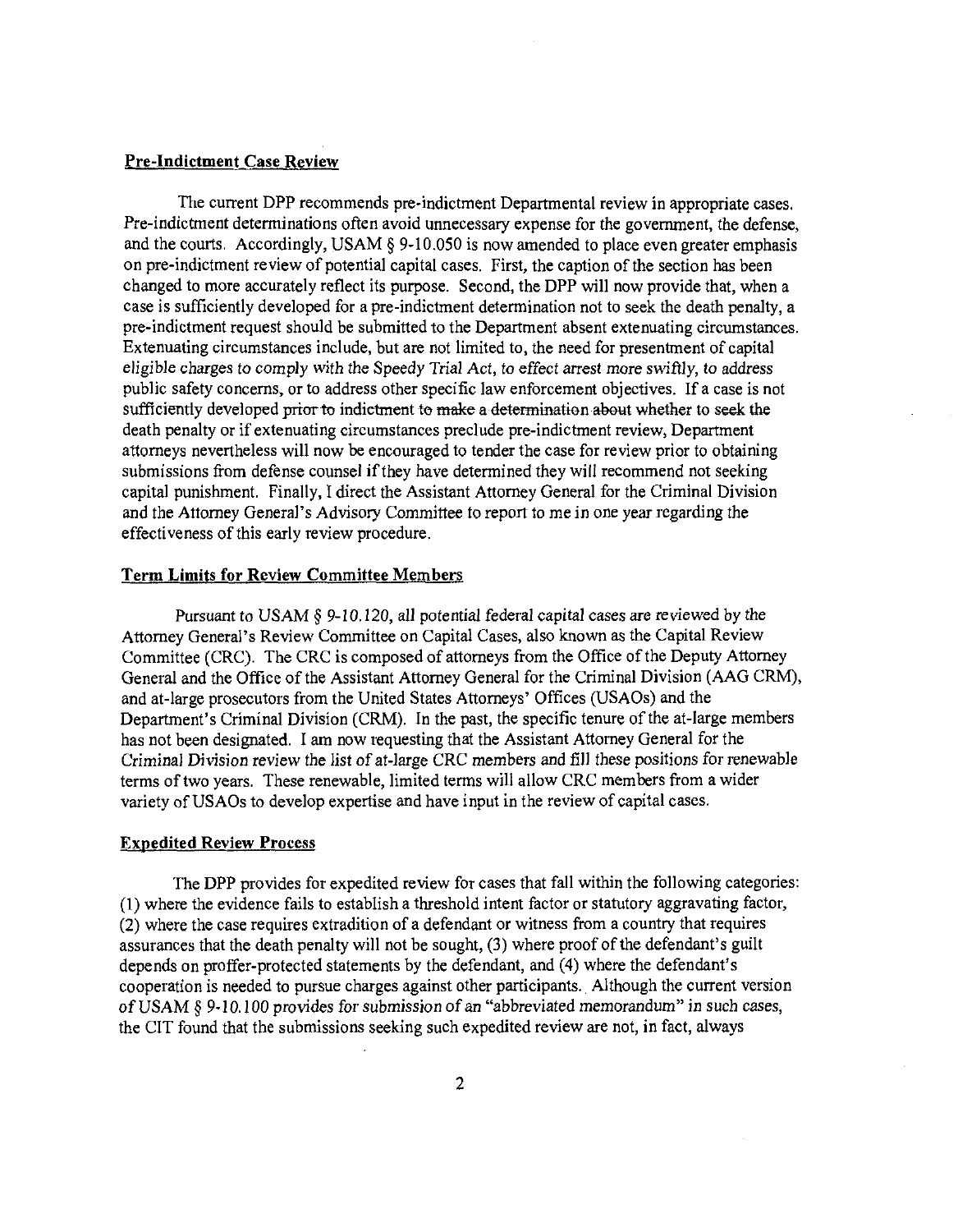abbreviated. Effective immediately, I am directing that the submissions for all cases that qualify for expedited review be abbreviated to facilitate an expedited review. The required contents of these abbreviated submissions are now set forth in USAM § 9-10.100. Consistent with the preindictment review process described above, Department attorneys are not required to obtain mitigation or other information from defense counsel prior to submitting cases for expedited review unless otherwise directed by the AAG CRM. I also hereby request that the AAG CRM develop and utilize an abbreviated recommendation memorandum for cases in these categories.

#### **Improved Record Keeping. Publication and Further Study**

In past years, the Department has received requests from various individuals and entities seeking statistical and related information pertaining to the DPP process. Although the Department has complied with these requests as appropriate, the nature of the information requested often makes the compilation and production of the information both time consuming and labor intensive. CRM's Capital Case Unit (CCU) has begun the process of improving and automating the DPP data collection and retrieval process. In order to place the Department in the best position to comply with similar future requests, I am directing the CCU to complete its ongoing data collection and retrieval project. This project will allow the Department to respond to appropriate requests in a timely and efficient manner.

#### **Reconsideration** Process

Under the former DPP, upon a request from a United States Attorney or Assistant Attorney General for reconsideration of a prior decision to seek the death penalty, the Assistant Attorney General for the Criminal Division, after consultation with the CCU, made a recommendation to the Attorney General through the Deputy Attorney General whether to authorize withdrawal of a death penalty notice. Under the revised DPP, the CRC will now make the recommendation to the Attorney General through the Deputy Attorney General upon a request for reconsideration. This revised procedure ensures that when a United States Attorney or an Assistant Attorney General asks the Attorney General to alter the initial decision based on changed circumstances, that request will be accorded review consistent with the process used for the original submission.

#### **Capital Case Coordinators**

Finally, USAOs and Department components are reminded that each office is required by USAM § 9-10.170 to designate a point of contact who is responsible for the required case-related reporting set forth in this section. In order to ensure full compliance with this provision, each office should designate such a point of contact and provide the name and contact information to Kevin Carwile, Chief of CCU, within 30 days of the date of this memorandum. USAOs should also provide this information to Gretchen Shappert at the Executive Office for United States Attorneys.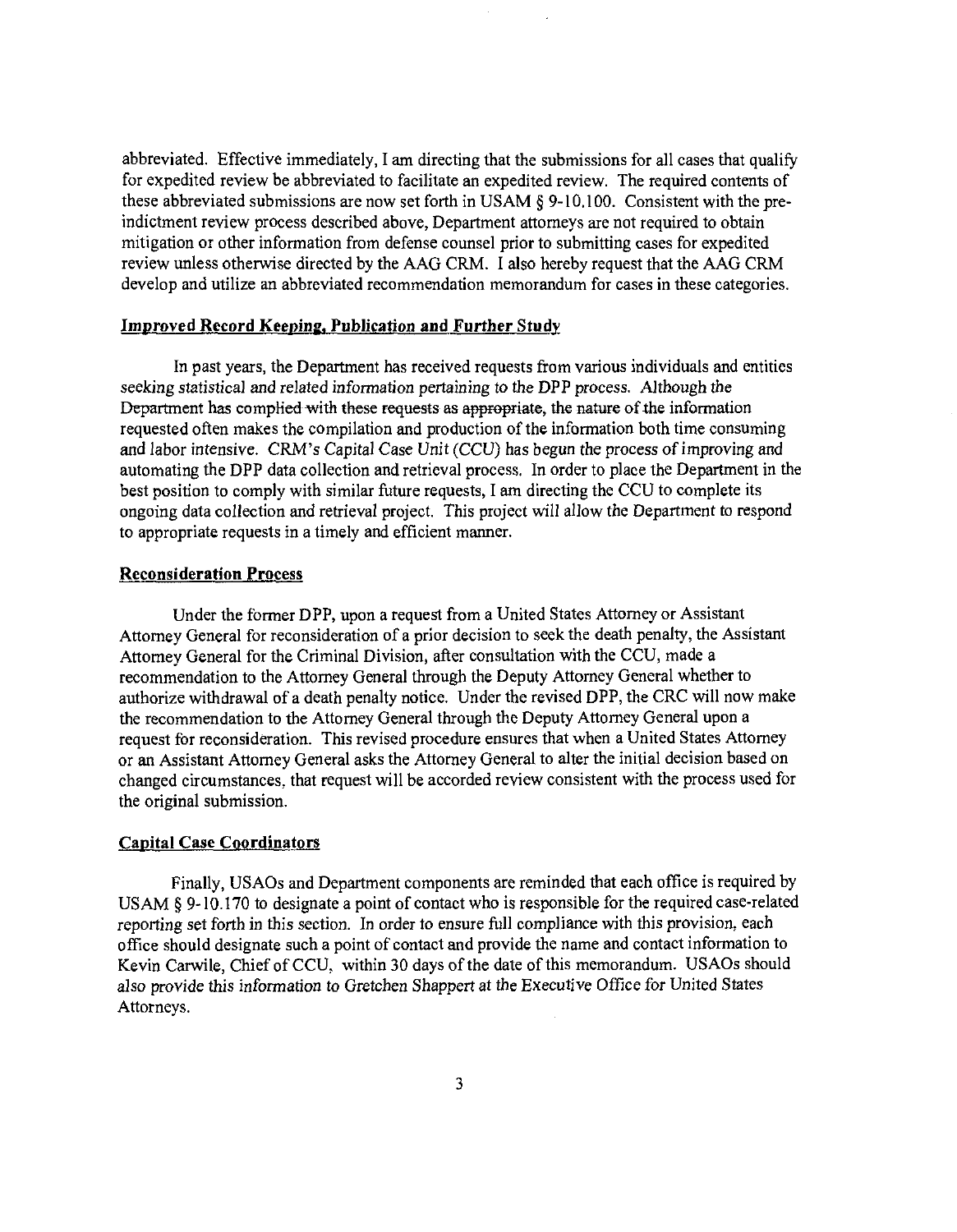## UNITED STATES DEPARTMENT OF JUSTICE UNITED STATES ATTORNEYS' MANUAL TITLE 9 - CRIMINAL DIVISION CHAPTER 9-10.000 **CAPITAL CRIMES**

#### **9-10.010 Federal Prosecutions in Which the Death Penalty May be Sought**

This Chapter sets forth the policies and procedures for all Federal cases in which a defendant is charged, or could be charged, with an offense subject to the death penalty. The provisions of this Chapter apply regardless of whether the United States Attorney or Assistant Attorney General intends to charge the offense subject to the death penalty or to request authorization to seek the death peaaliy for such an offense. The provisions in this Chapter are effective July 27, 2011, and they apply to any case currently under indictment.

#### **9-10.020 Relevant Statutory Provisions**

Federal death penalty procedure is based on the Federal Death Penalty Act of 1994, codified at 18 U.S.C. §§ 3591 to 3599.

The death penalty procedures introduced by the Anti-Drug Abuse Act of 1988, codified in Title 21, were repealed on March 6, 2006, when President Bush signed the USA PATRIOT Improvement and Reauthorization Act of 2005. A district indicting a Title 21 capital offense, *see* 21 U.S.C. § 848, that occurred before March 6, 2006, should consult with the Capital Case Unit of the Criminal Division regarding indictment and procedure.

#### **9-10.030 Purposes of the Capital Case Review Process**

The review of cases under this Chapter culminates in a decision to seek, or not to seek, the death penalty against an individual defendant. Each such decision must be based upon the facts and law applicable to the case and be set within a framework of consistent and even-handed national application of Federal capital sentencing laws. Arbitrary or impermissible factors--such as a defendant's race, ethnicity, or religion—will not inform any stage of the decision-making process. The overriding goal of the review process is to allow proper individualized consideration of the appropriate factors relevant to each case.

## **9-10.040 General Process Leading to** the **Attorney General's Determination**

Except as otherwise provided herein *(see* §§ 9-10.100(D) and 9-l0.150(B)), the Attorney General will make the final decision about whether to seek the death penalty. The Attorney General will convey the final decision to the United States Attorney or Assistant Attorney General in a letter authorizing him or her to seek or not to seek the death penalty.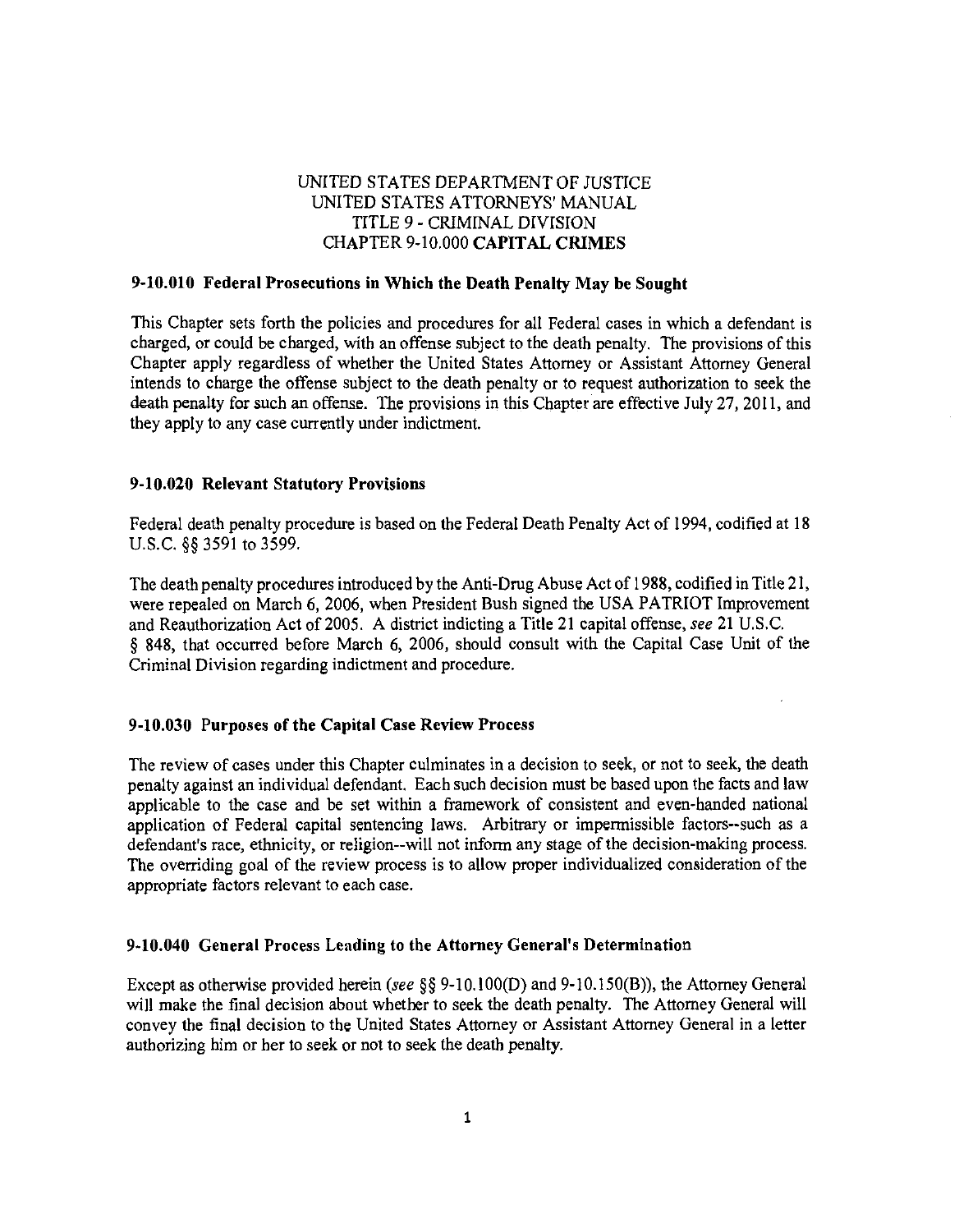The decision-making process preliminary to the Attorney General's final decision is confidential. Information concerning the deliberative process may only be disclosed within the Department and its investigative agencies as necessary to assist the review and decision-making. This confidentiality requirement does not extend to the disclosure of scheduling matters or the level at which the decision is pending within the Department during the review process. The scope of confidentiality includes, but is not limited to: (1) the recommendations of the United States Attorney's Office or Department component, the Attorney General's Review Committee on Capital Cases (hereinafter the "Capital Review Committee"), the Deputy Attorney General, and any other individual or office involved in reviewing the case; (2) a request by a United States Attorney or Assistant Attorney General that the Attorney General authorize withdrawal of a previously filed notice of intent to seek the death penalty; (3) a request by a United States Attorney or Assistant Attorney General that the Attorney General authorize not seeking the death penalty pursuant to the terms of a proposed plea agreement; and (4) the views held by anyone at any level of review within the Department.

In no event may the information identified in this paragraph be disclosed outside the Department and its investigative agencies without prior approval of the Attorney General. The United States Attorneys may exercise their discretion, however, to place additional limits on the scope of confidentiality in capital cases prosecuted in their Districts.

## **9-10.050 Requesting Authorization Not to Seek the Death Penalty Prior to Charging a Capital Offense or Prior to Receipt of Defense Mitigation Submission**

Prior to seeking an indictment for an offense subject to the death penalty, the United States Attorney is strongly advised, but not required, to consult with the Capital Case Unit.

If possible, before obtaining an indictment charging a capital offense, the United States Attorney or Assistant Attorney General should make a preliminary determination of whether he or she will recommend that the death penalty be sought. If the case is sufficiently developed to allow the United States Attorney or Assistant Attorney General to make a pre-indictment determination that he or she will not recommend seeking the death penalty, the United States Attorney or Assistant Attorney General should, absent extenuating circumstances, submit the case expeditiously for review under the provisions of this Chapter prior to obtaining an indictment charging a capital-eligible offense. Extenuating circumstances include, but are not limited to, the need for presentment of capital eligible charges to comply with the Speedy Trial Act, to effect arrest more swiftly, to address public safety concerns, or to address other specific law enforcement objectives.

No decision to seek the death penalty will be made prior to the filing of a capital indictment. If after review of a pre-charge request not to seek the death penalty, the Attorney General determines that the case should be further developed prior to making a determination whether to seek the death penalty, then the Attorney General will deny the request for authorization not to seek the death penalty. The United States Attorney or Assistant Attorney General should then follow the procedures set forth elsewhere in this Chapter.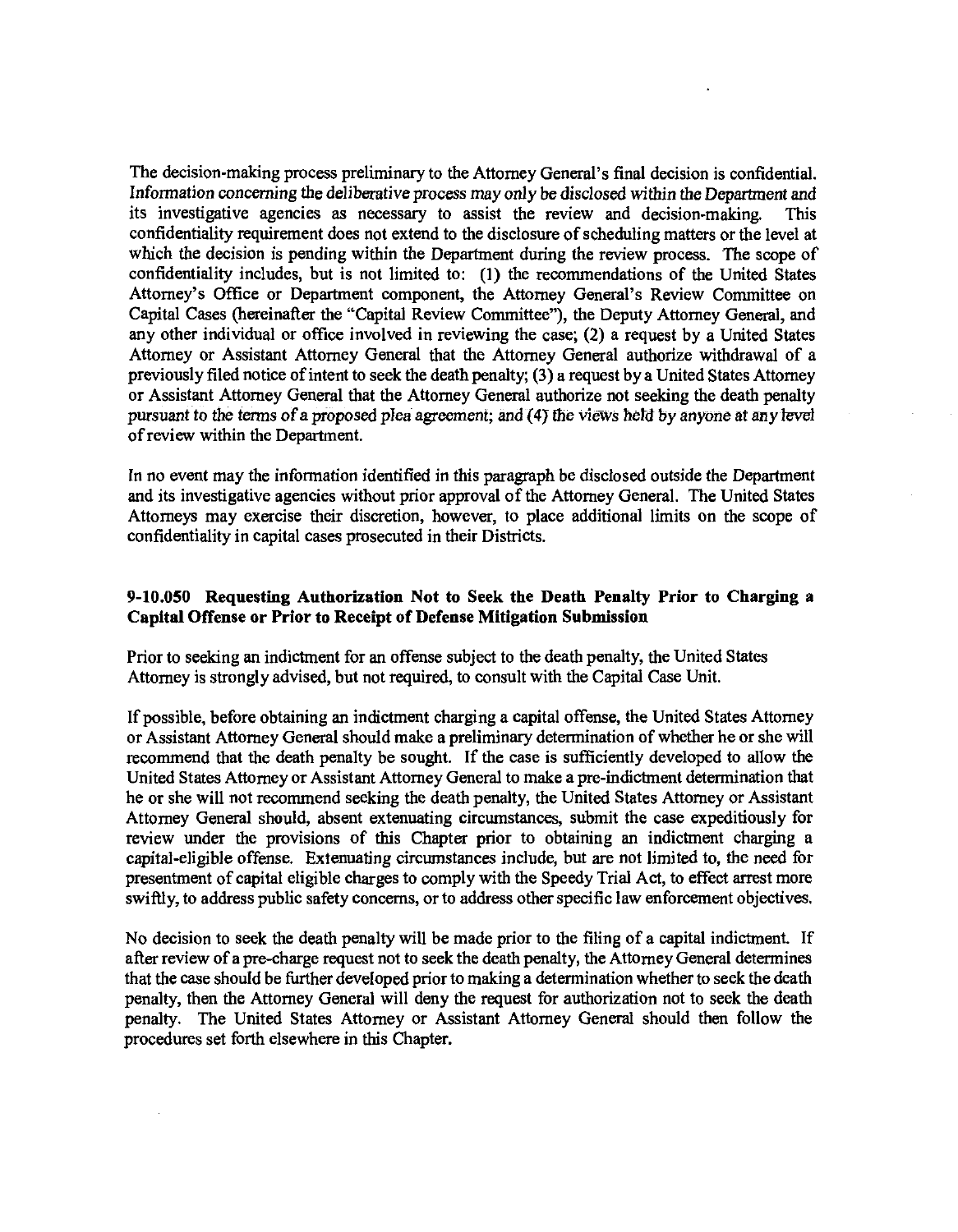In some cases the United States Attorney or the Assistant Attorney General may be unable to present a case for review prior to charging a capital offense but the case may be sufficiently developed to allow the United States Attorney or Assistant Attorney General to make a determination prior to receiving any submission from the defense that he or she will not recommend seeking the death penalty. In such case, the United States Attorney or Assistant Attorney General should, as soon as possible after charging a capital offense, submit the case for review under the provisions of this Chapter. If after reviewing a request that does not include input from counsel for the defendant(s), the Attorney General determines that the case should be further developed prior to making a determination whether to seek the death penalty, then the Attorney General will deny the request for authorization not to seek the death penalty. The United States Attorney or Assistant Attorney General should then follow the procedures set forth elsewhere in this Chapter.

## **9-10.055 Requirement to Notify Capital Case Unit When a Capital Offense is Charged**

In all cases, the United States Attorney or Assistant Attorney General must immediately notify the Capital Case Unit when a capital offense is charged and provide the Unit with a copy of the indictment and cause number, even if the materials described in § 9-10.080, *infra,* are not yet ready for submission.

## **9-10.060 Special Findings in Indictments**

For all charged offenses subject to the provisions of this Chapter, regardless of whether the United States Attorney or Assistant Attorney General ultimately recommends that the Attorney General authorize seeking the death penalty for the charged offense, the indictment shall allege as special findings: (1) that the defendant is over the age of 18; (2) the existence of the threshold intent factors specified in 18 U.S.C.  $\S$  3591(a)(2); and (3) the existence of the statutory aggravating factors specified in, as relevant, 18 U.S.C. §§ 3592(b), (c), or (d).

The indictment shall allege threshold intent and statutory aggravating factors that meet the criteria for commencing prosecution as set forth in USAM  $\S$ § 9-27.200, 9-27.220. Prosecuting Assistant United States Attorneys or Department trial attorneys are encouraged to consult with the Capital Case Unit regarding the inclusion of special findings in the indictment.

#### 9-10.070 **Consultation with the Family** of **the Victim**

Unless extenuating circumstances exist, the United States Attorney or Assistant Attorney General should consult with the family of the victim, if reasonably available, concerning the decision on whether to seek the death penalty. The United States Attorney or Assistant Attorney General should include the views of the victim's family concerning the death penalty in any submission made to the Department. The United States Attorney or Assistant Attorney General should notify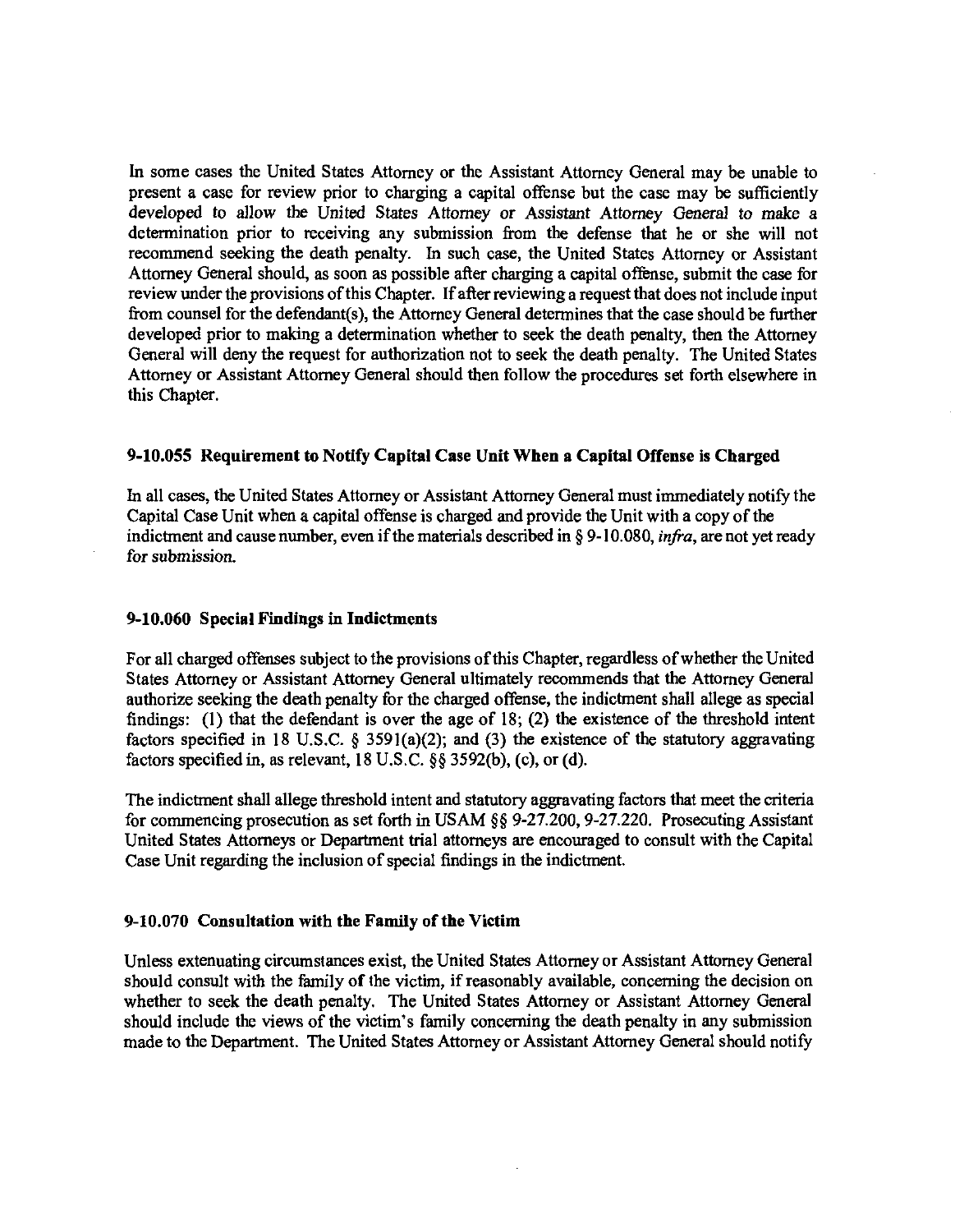the family of the victim of all final decisions regarding the death penalty. This consultation should occur in addition to notifying victims of their rights under 18 U.S.C. § 3771.

#### **9-10.080 Submissions from the United States Attorney or Assistant Attorney General**

The United States Attorney or Assistant Attorney General must submit to the Assistant Attorney General for the Criminal Division every case in which an indictment has been or will be obtained that charges an offense punishable by death or alleges conduct that could be charged as an offense punishable by death. In any case in which the United States Attorney or Assistant Attorney General is considering whether to request approval to seek the death penalty, the United States Attorney or Assistant Attorney General shall give counsel for the defendant a reasonable opportunity to present any facts, including any mitigating factors, for the consideration of the United States Attorney or Assistant Attorney General.

The United States Attorney or Assistant Attorney General must make submissions to the Assistant Attorney General for the Criminal Division as expeditiously as possible, but no fewer than 90 days before the Government is required, by an order of the court, to file a notice that it intends to seek the death penalty. In the absence of a court established deadline for the Attorney General's death penalty decision, the United States Attorney or Assistant Attorney General must make the submission sufficiently in advance of trial to allow for both the 90 day time period encompassed by the review process plus any additional time necessary to ensure that a notice of intent to seek the death penalty is timely filed under 18 U.S.C. § 3593(a). If a case is not submitted 90 days in advance of a deadline for the Attorney General's decision or 150 days in advance of a scheduled trial date, the prosecution memorandum should include an explanation of why the submission is untimely.

The prosecution memoranda, death penalty evaluation forms, non-decisional information forms and any other internal memoranda informing the review process and the Attorney General's decision are not subject to discovery by the defendant or the defendant's attorney.

Submissions to the Capital Case Unit should note plainly whether the case fits any of the following unusual circumstances:

- A. The case is submitted for "expedited review," as described in Section 9-10.100, *infra.*
- B. The case presents a significant law enforcement reason for not seeking the death penalty (such as the defendant's willingness to cooperate in an important but difficult prosecution).
- C. The case has been submitted for pre-indictment review as provided in Section 9-10.050, *supra.*
- D. The case has been submitted prior to receipt of any submission from the defense as provided in Section 9-10.050, *supra.*

Except in cases submitted pursuant to Section 9-10.100, the submission should include:

A. Prosecution memorandum. This should be sufficiently detailed to fully inform reviewers of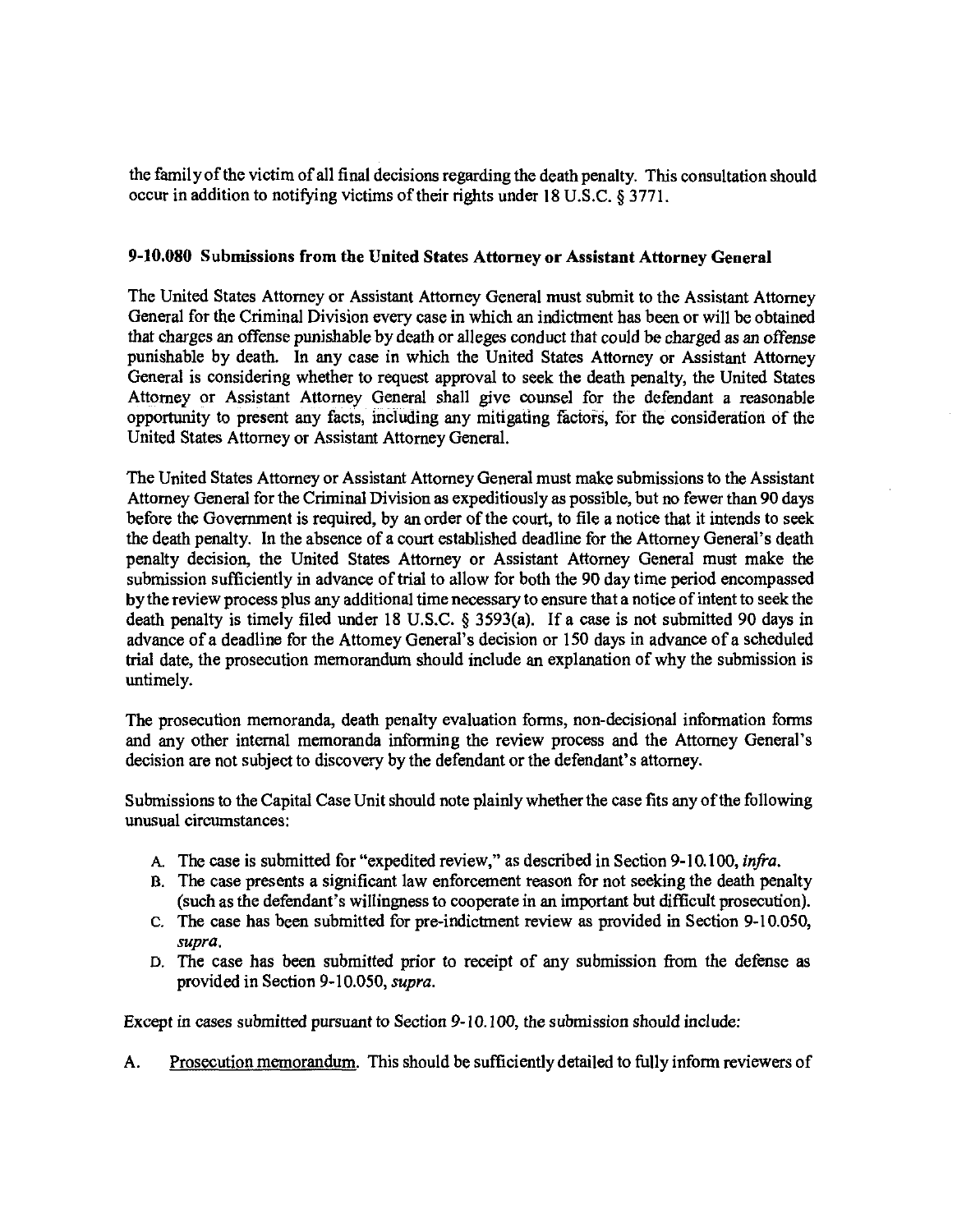the basis for the United States Attorney's or Assistant Attorney General's recommendation. The prosecution memorandum should include:

(1) Deadlines. Any deadline established by the Court for the filing of a notice of intent to seek the death penalty, trial dates, or other time considerations that could affect the timing of the review process should be noted on the first page of the memorandum.

(2) A narrative delineation of the facts and separate delineation of the supporting evidence. Where necessary for accuracy, a chart of the evidence by offense and offender should be appended.

(3) Discussion of relevant prosecutorial considerations.

(4) Death penalty analysis. The analysis must identify applicable threshold intent factors under 18 U.S.C, § 3591, applicable statutory aggravating factors under the subsections of 18 U.S.C. §§ 3592(b)-(d), and applicable mitigating factors under 18 U.S.C. § 3592(a). In addition, the United States Attorney or Assistant Attorney General should include his or her conclusion on whether all the aggravating factor(s) found to exist sufficiently outweigh all the mitigating factor(s) found to exist to justify a sentence of death, or in the absence of mitigating factors, whether the aggravating factor(s) alone are sufficient to justify a sentence of death. The analysis should also include a discussion of the standards for determination as set forth in Section 9-10.130.

(5) Background and criminal record of the capital defendants.

(6) Background and criminal record of the victim.

(7) Victim impact. Views of the victim's family on seeking the death penalty and other victim impact evidence should be provided.

(8) Discussion of the federal interest in prosecuting the case.

(9) Foreign citizenship. The memorandum should include a discussion on whether

the defendant(s) are citizens of foreign countries, and if so, whether the requirements of the Vienna Convention on Consular Relations have been satisfied.

(10) Recommendation of the United States Attorney or Assistant Attorney General on whether the death penalty should be sought.

- B. Death-penalty evaluation form. The Department will specify a standardized death-penalty evaluation form, which should be completed by the United States Attorney or Assistant Attorney General for each capital-eligible offense charged against each defendant.
- C Non-decisional information form. This form should be submitted in a sealed envelope clearly labeled as containing the non-decisional information.
- D. Indictment. Copies of all existing and proposed superseding indictments should be attached. As described in Section 9-10.060, *supra,* the indictments should include the special findings necessary for the death penalty to be authorized by statute.
- E. Draft notice of intention to seek the death penalty. This document is to be included in the submission only if the United States Attorney or Assistant Attorney General recommends seeking the death penalty.
- F. Materials provided by defense counsel. Any documents or materials provided by defense counsel to the United States Attorney or Assistant Attorney General in the course of the United States Attorney's Office or Department component's death penalty review process should be provided. These materials need not be solicited or submitted in cases presented pursuant to Sections 9-10.050 or 9-10.100.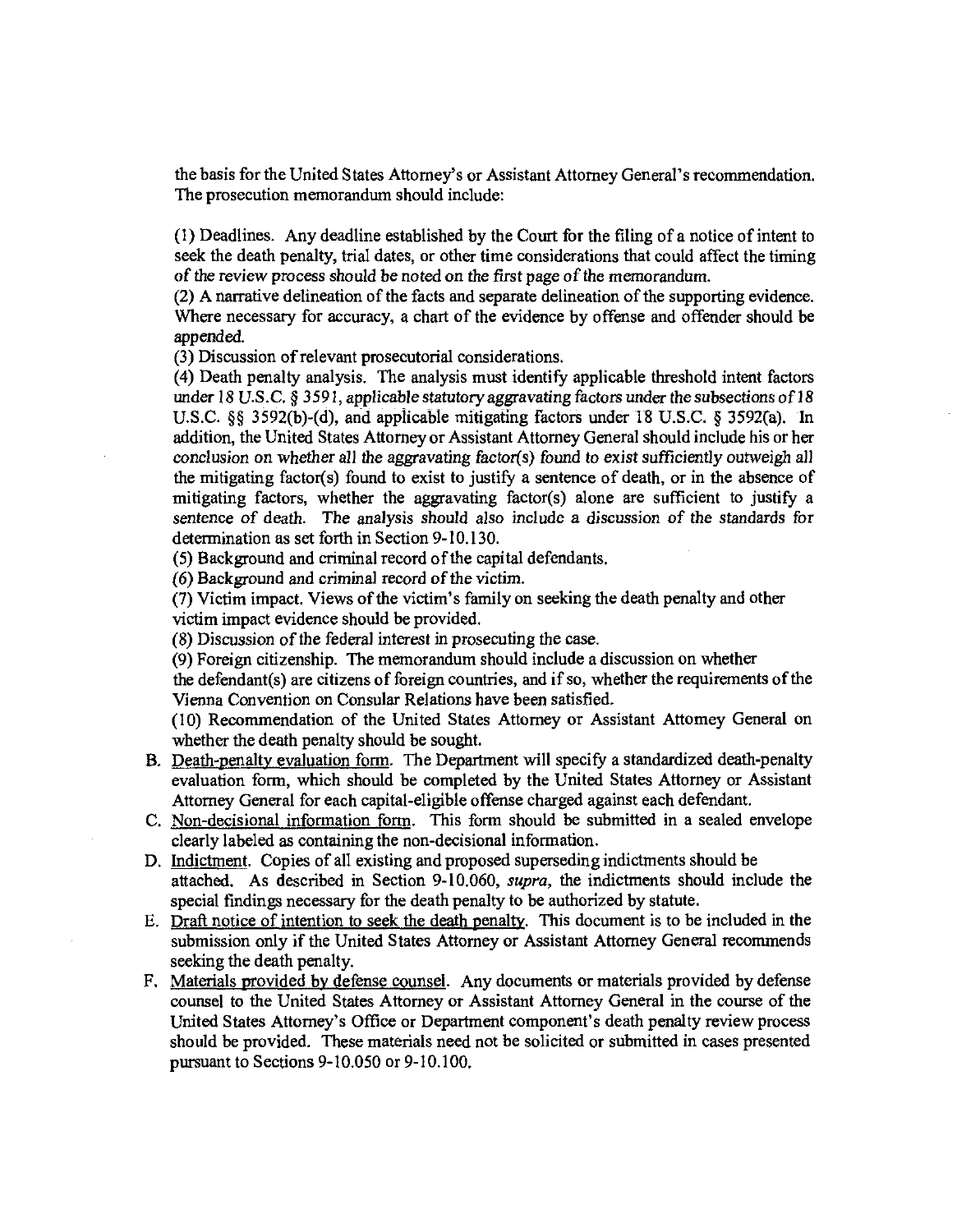- G. Point-of-contact. The name of the assigned attorney in the United States Attorney's Office or Department component who is responsible for communicating with the Capital Case Unit about the case should be provided.
- H. Relevant court decisions. The first page of the memorandum should highlight court orders and deadlines. The point-of-contact in the United States Attorney's Office or Department component is under a continuing obligation to update the Capital Case Unit about developments or changes in court scheduling or any other material aspect of the case,

#### 9-10.090 Substantial Federal Interest

When concurrent jurisdiction exists with a State or local government, a Federal indictment for an offense subject to the death penalty generally should be obtained only when the Federal interest in the prosecution is more substantial than the interests of the State or local authorities. See Principles of Federal Prosecution, USAM Chapter 9-27.000. The judgment as to whether there is a more substantial interest in Federal, as opposed to State, prosecution may take into account any factor that reasonably bears on the relative interests of the State and the Federal Governments, including but not limited to the following:

- A. The relative strength of the State's interest in prosecution as indicated by the Federal and State characteristics of the criminal conduct. One jurisdiction may have a particularly strong interest because of the nature of the offense, the identity of the offender or victim, the fact that the investigation was conducted primarily by its investigators or through its informants or cooperators, or the possibility that prosecution will lead to disclosure of violations that are peculiarly within the jurisdiction of either Federal or State authorities or will assist an ongoing investigation being conducted by one of them.
- B. The extent to which the criminal activity reached beyond the boundaries of a single local prosecutorial jurisdiction. Relevant to this analysis are the nature, extent, and impact of the criminal activity upon the jurisdictions, the number and location of any murders, and the need to procure evidence from other jurisdictions, in particular other States or foreign countries.
- C. The relative ability and willingness of the State to prosecute effectively and obtain an appropriate punishment upon conviction. Relevant to this analysis are the ability and willingness of the authorities in each jurisdiction, the prosecutorial and judicial resources necessary to undertake prosecution promptly and effectively, legal or evidentiary problems that might attend prosecution, conditions, attitudes, relationships, and other circumstances that enhance the ability to prosecute effectively or, alternatively, that cast doubt on the likelihood of a thorough and successful prosecution.

## **9-10.100 Expedited** Review **Procedures for Certain Recommendations Not to Seek the Death Penalty**

A. Certain defendants and categories of cases are appropriate for summary disposition on an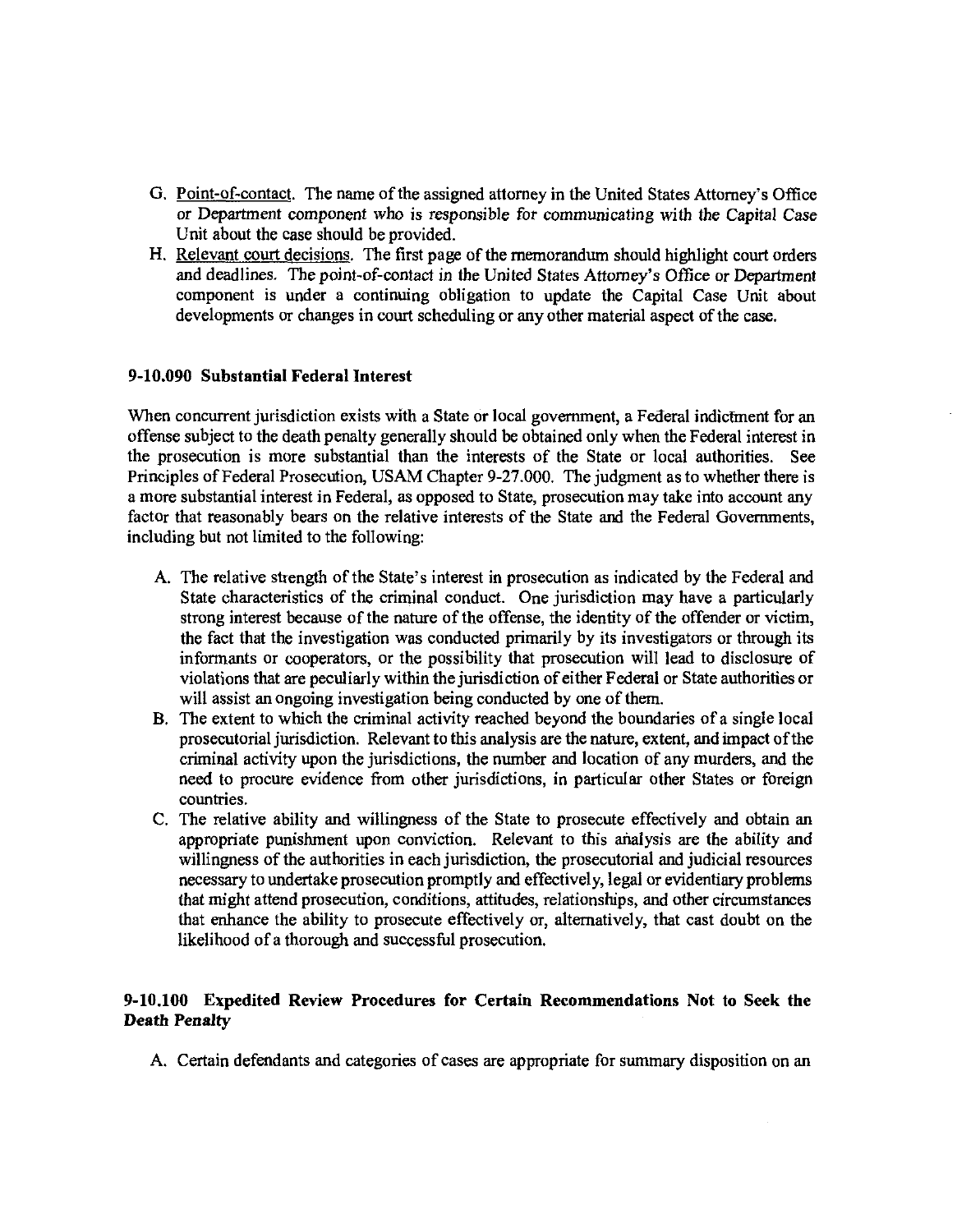expedited basis. These include: (1) cases in which the defendant is ineligible for the death penalty because the evidence is insufficient to establish the requisite intent under 18 U.S.C. § 3591 or an applicable statutory aggravating factor under 18 U.S.C. § 3592(b)-(d); (2) cases that involve the extradition of a defendant or crucial witness from a country that, as a precondition to extradition, requires assurances that the death penalty will not be sought for the defendant or the evidence obtained from the witness will not be used to seek the death penalty; (3) cases in which, but for proffer protected evidence, the evidence is insufficient to convict the defendant of the capital offense to which he will plead guilty; and (4) cases that involve a potential cooperator whose testimony is necessary to indict the remaining offenders.

- B. The cover of the submission should indicate in bold lettering that the United States Attorney or Assistant Attorney General is seeking expedited review, and it should also indicate the basis on which the case qualifies for expedited review. The submission memorandum need not include all of the information set forth in Section 9-10.080, but should provide a description of the facts of the case and should be sufficiently thorough to make clear the basis upon which the case qualifies for expedited review. In all cases eligible for expedited review, the United States Attorney or Assistant Attorney General need not solicit or submit mitigation information from the defendant unless otherwise directed by the Assistant Attorney General for the Criminal Division.
- C. The Capital Case Unit will screen all cases in which the United States Attorney's Office or Department component seeks expedited review to ensure that such review is appropriate. The Unit will then give priority to cases so designated. If the Capital Case Unit finds that the case does not qualify for expedited review, it will be scheduled for review on a non-expedited basis or returned to the United States Attorney's Office or Department component for later submission.
- D. In cases in which the Government intends to accept a guilty plea to a capital offense when, but for the defendant's protected proffer, there would be insufficient evidence to charge the offense, the Capital Case Unit may authorize the United States Attorney to proceed with such pleas without submitting the cases to the review process.

#### **9-10.110 Plea Agreements**

The death penalty may not be sought, and no attorney for the Government may threaten to seek it, solely for the purpose of obtaining a more desirable negotiating position. Absent the authorization of the Attorney General, the United States Attorney or Assistant Attorney General may not enter into a binding plea agreement that precludes the United States from seeking the death penalty with respect to any defendant falling within the scope of this Chapter.

The United States Attorney or Assistant Attorney General, however, may agree to submit for the Attorney General's review and possible approval, a plea agreement relating to a capital eligible offense or conduct that could be charged as a capital eligible offense. At all times, the United States Attorney or Assistant Attorney General must make clear to all parties that the conditional plea does not represent a binding agreement, but is conditioned on the authorization of the Attorney General. The United States Attorney or Assistant Attorney General should not inform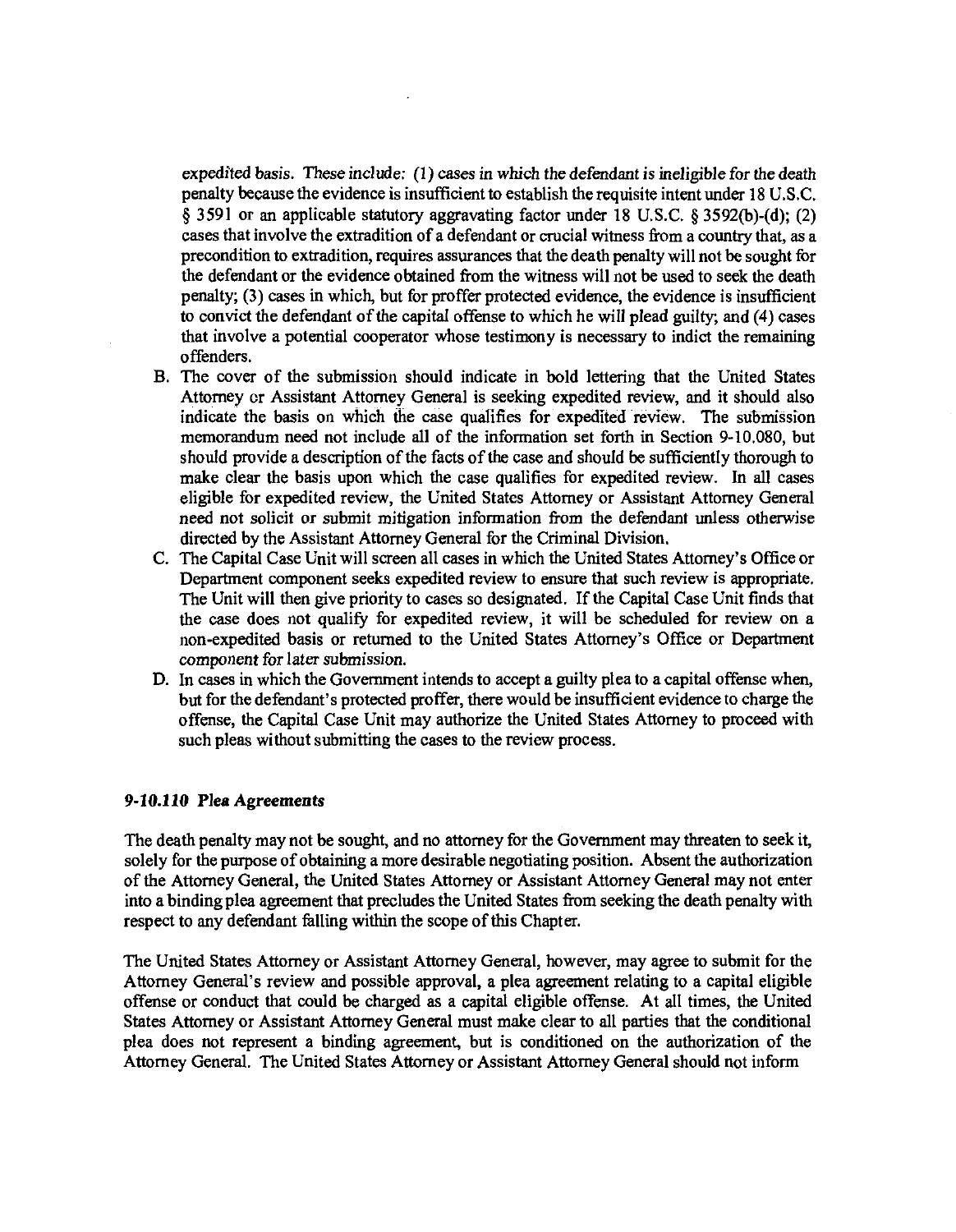the defendant, court, or public of whether he or she recommends authorization of the plea agreement.

For proposed plea agreements that precede a decision by the Attorney General to seek or not to seek the death penalty, the United States Attorney or Assistant Attorney General should send a request for approval to the Assistant Attorney General for the Criminal Division as early as possible. Absent unavoidable circumstances, the United States Attorney or Assistant Attorney General must send the request no later than 90 days prior to the date on which the Government would be required, by an order of the court or by the requirements of 18 U.S.C. § 3593(a), to file a notice that it intends to seek the death penalty. (Proposed plea agreements that would require withdrawing a previously filed notice of intent to seek the death penalty should follow the procedures described in Section 9-10.150, *infra.)* 

Unless a potential capital defendant's testimony is necessary to indict the remaining offenders or other circumstances compel separate consideration, review of the case against the prospective cooperator will occur simultaneously with the review of the cases against the remaining offenders who would be indicted for the offenses at issue. In submissions in support of requests for approval of plea agreements under this section, the prosecution memorandum must include an explanation of why the plea agreement is an appropriate disposition of the charges, a death penalty evaluation form for each capital eligible offense that has been or could be charged against the prospective cooperator, and a non-decisional information form. The Capital Review Committee will review requests for authorization to enter into a plea agreement under this subsection and, if a submission from defense counsel is not included with the submission, may request such a submission and schedule the case for a Committee conference.

See USAM Chapter 9-16.000 for more information on the topic of pleas and plea agreements.

## **9-10.120 Department of Justice Review**

Upon receipt of the materials submitted by the United States Attorney or Assistant Attorney General, the Assistant Attorney General for the Criminal Division will forward the materials to the Criminal Division's Capital Case Unit.

In any case in which (1) the United States Attorney or Assistant Attorney General recommends that the Attorney General authorize seeking the death penalty, or (2) a member of the Capital Review Committee requests a Committee conference, a Capital Case Unit attorney will confer with representatives of the United States Attorney's Office or Department component to establish a date and time for the Capital Review Committee to meet with defense counsel and representatives of the United States Attorney's Office or Department component to consider the case. No final decision to seek the death penalty shall be made if defense counsel has not been afforded an opportunity to present evidence and argument in mitigation.

The Capital Review Committee shall review the materials submitted by the United States Attorney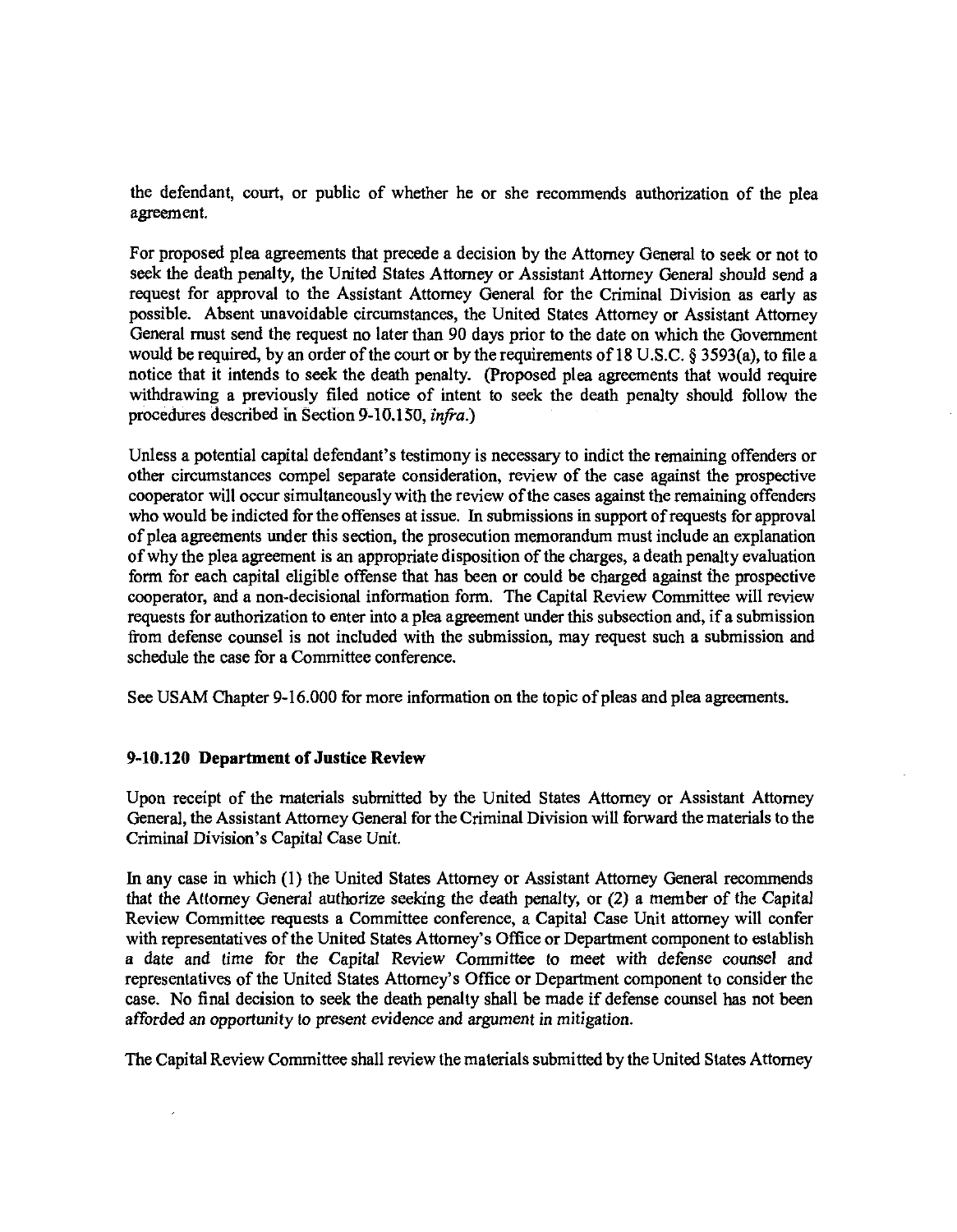or Assistant Attorney General and any materials submitted by defense counsel. The Capital Review Committee will consider all information presented to it, including any allegation of individual or systemic racial bias in the Federal administration of the death penalty. After considering all information submitted to it, the Committee shall make a recommendation to the Attorney General through the Deputy Attorney General.

If the Committee's recommendation differs from that of the United States Attorney or Assistant Attorney General, the United States Attorney or Assistant Attorney General shall be provided with a copy of the Committee's recommendation memorandum when it is transmitted to the Deputy Attorney General. The United States Attorney or Assistant Attorney General may respond to the Committee's analysis in a memorandum directed to the Deputy Attorney General. The Deputy Attorney General will then make a recommendation to the Attorney General. The Attorney General will make the final decision whether the Government should file a notice of intent to seek the death penalty.

## 9-10.130 Standards for Determination

The standards governing the determination to be reached in cases under this Chapter include fairness, national consistency, adherence to statutory requirements, and law-enforcement objectives,

- A. Fairness requires all reviewers to evaluate each case on its own merits and on its own terms. As with all other actions taken in the course of Federal prosecutions, bias for or against an individual based upon characteristics such as race or ethnic origin play no role in any recommendation or decision as to whether to seek the death penalty.
- B. National consistency requires treating similar cases similarly, when the only material difference is the location of the crime. Reviewers in each district are understandably most familiar with local norms or practice in their district and State, but reviewers must also take care to contextualize a given case within national norms or practice. For this reason, the multi-tier process used to make determinations in this Chapter is carefully designed to provide reviewers with access to the national decision-making context, and thereby, to reduce disparities across districts.
- C. In determining whether it is appropriate to seek the death penalty, the United States Attorney or Assistant Attorney General, the Capital Review Committee, the Deputy Attorney General, and the Attorney General will determine whether the applicable statutory aggravating factors and any non-statutory aggravating factors sufficiently outweigh the applicable mitigating factors to justify a sentence of death or, in the absence of any mitigating factors, whether the aggravating factors themselves are sufficient to justify a sentence of death. Reviewers are to resolve ambiguity as to the presence or strength of aggravating or mitigating factors in favor of the defendant. The analysis employed in weighing the aggravating and mitigating factors should be qualitative, not quantitative: a sufficiently strong aggravating factor may outweigh several mitigating factors, and a sufficiently strong mitigating factor may outweigh several aggravating factors. Reviewers may accord weak aggravating or mitigating factors little or no weight.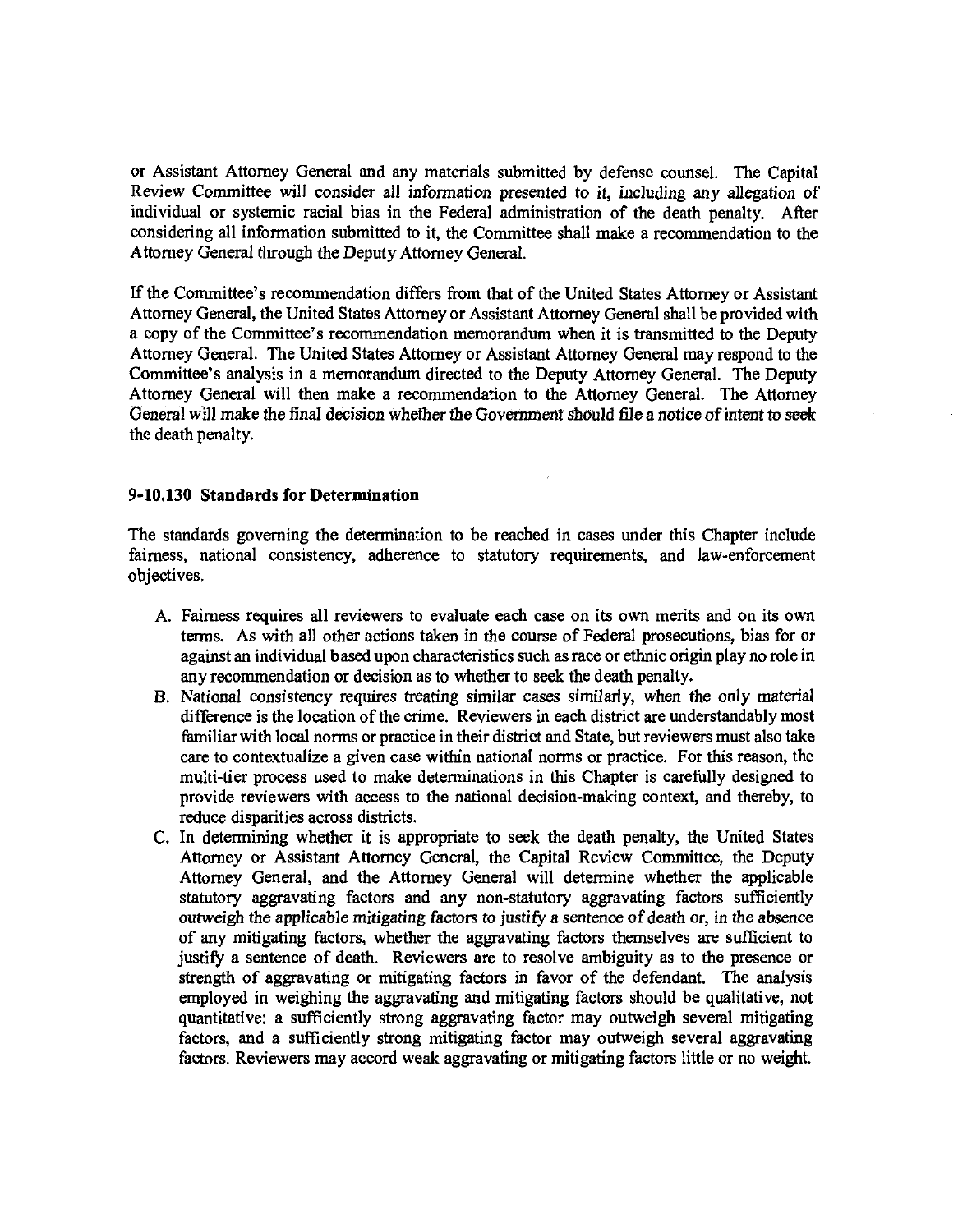Finally, there must be substantial, admissible, and reliable evidence of the aggravating factors.

- D. In deciding whether it is appropriate to seek the death penalty, the United States Attorney or Assistant Attorney General, the Capital Review Committee, the Deputy Attorney General, and the Attorney General may consider any legitimate law-enforcement or prosecutorial reason that weighs for or against seeking the death penalty. Those considerations may include, but are not limited to:
	- (1) The strength and nature of the evidence;
	- (2) The relative roles in the offense of defendants in jointly undertaken criminal activity;
	- (3) Whether the offense was intended to obstruct justice or was otherwise motivated by the victim's cooperation with law enforcement or the belief that the victim was cooperating with law enforcement;
	- (4) Whether the offense was committed to retaliate against a third-party for cooperating with law enforcement or against a third party believed to be cooperating with law enforcement;
	- (5) Whether the victim engaged in criminal activity which was a relevant circumstance of the offense;
	- (6) Whether a defendant without serious prior convictions had nonetheless engaged in criminal activity for which he had not been held accountable;
	- (7) Whether the defendant is already serving a substantial sentence such that an additional sentence of incarceration would have little punitive impact;
	- (8) Whether the defendant has a history of infractions or offenses while incarcerated; and
	- (9) Whether the defendant has accepted responsibility for his conduct as demonstrated by his willingness to plead guilty and accept a life or near-life sentence without the possibility of release,

## 9-10.140 Post-Decision Actions

In any case in which the Attorney General has authorized the filing of a notice of intention to seek the death penalty, the United States Attorney or Assistant Attorney General shall not file or amend the notice until the Capital Case Unit of the Criminal Division has approved the notice or the proposed amendment. The notice of intention to seek the death penalty shall be filed as soon as possible after transmission of the Attorney General's decision to seek the death penalty.

The United States Attorney or Assistant Attorney General should promptly inform the district court and counsel for the defendant once the Attorney General has made the final decision. Expeditious communication is necessary so that the court is aware, in cases in which the Attorney General authorizes the United States Attorney or Assistant Attorney General not to seek the death penalty, that appointment of counsel under 18 U.S.C. § 3005 is not required or is no longer required. In cases in which the Attorney General authorizes the United States Attorney or Assistant Attorney General to seek the death penalty, the district court and defense counsel should be given as much opportunity as possible to make proper scheduling decisions.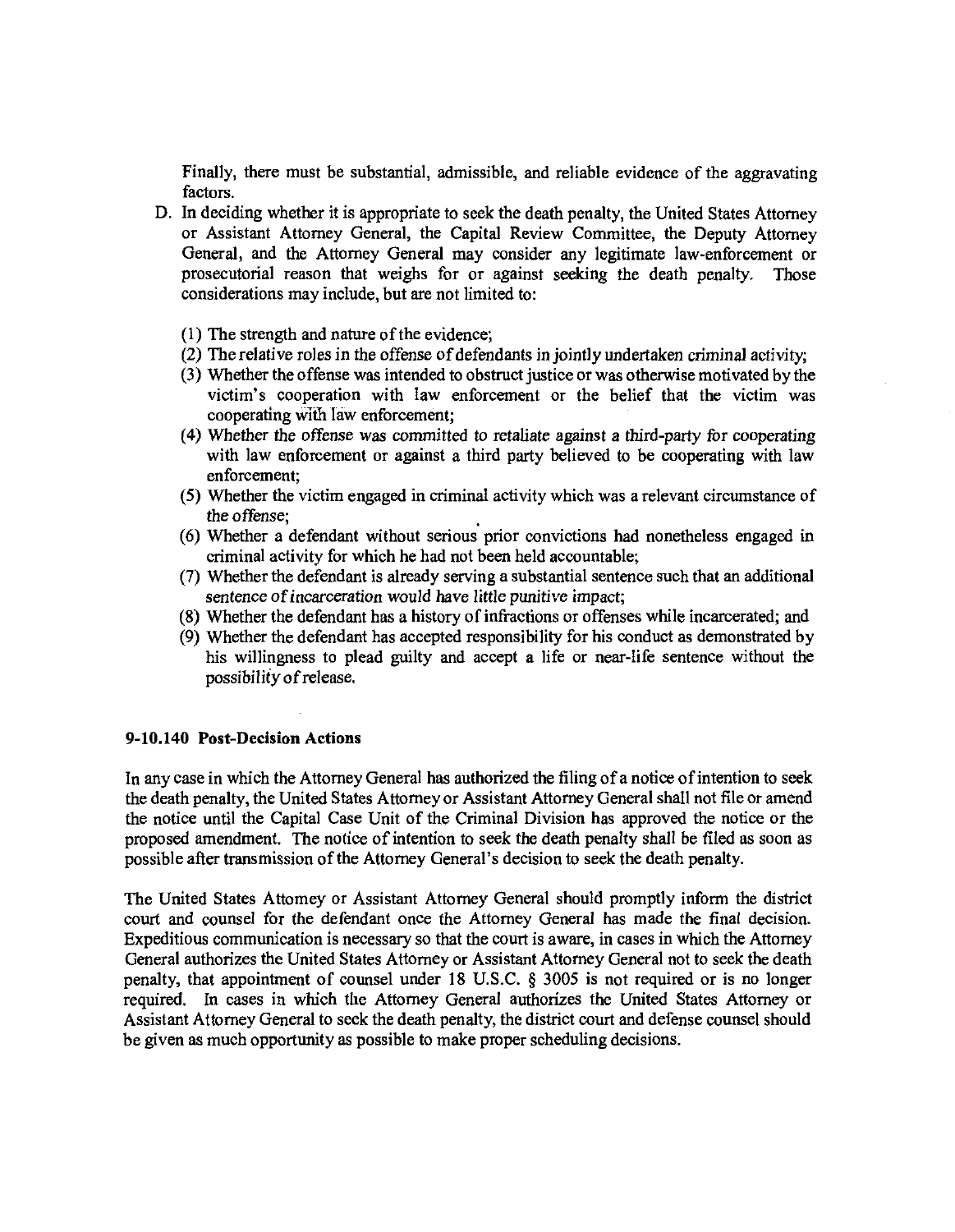#### **9-10.150 Withdrawal of the Notice of Intention to Seek the Death Penalty**

Once the Attorney General has authorized a United States Attorney or Assistant Attorney General to seek the death penalty, the United States Attorney may not withdraw a notice of intention to seek the death penalty filed with the district court unless authorized by the Attorney General.

A. Request by a United States Attorney or Assistant Attorney General

If a United States Attorney or Assistant Attorney General wishes to withdraw the notice, the United States Attorney or Assistant Attorney General shall advise the Assistant Attorney General for the Criminal Division of the reasons for that request. The United States Attorney or Assistant Attorney General should base the withdrawal request on material changes in the facts and circumstances of the case from those that existed at the time of the initial determination.

Upon receipt of such a request, the Assistant Attorney General for the Criminal Division shall submit the request to the Capital Case Unit, which will seek review of the request by the Capital Review Committee. To the extent possible, the Capital Review Committee should include the members who originally considered the case. Reviewers should evaluate the withdrawal request under the principles used to make an initial determination, and limit the evaluation to determining if the changed facts and circumstances, had they been known at the time of the initial determination, would have resulted in a decision not to seek the death penalty. For this reason, information or arguments that had been advanced initially are not normally appropriate bases for withdrawal requests. In all cases, however, reviewers should consider all necessary information to ensure every defendant is given the individualized consideration needed for full review and appropriate decision-making.

The Capital Review Committee will make a recommendation to the Attorney General through the Deputy Attorney General on whether the notice of intent to seek the death penalty should be withdrawn.

B. Request by a defendant

Any request by a defendant for withdrawal of a notice of intention to seek the death penalty should be submitted in the first instance to the United States Attorney or Assistant Attorney General responsible for the prosecution. If the United States Attorney or Assistant Attorney General concurs in the request, then he or she should follow the procedures in Section A above. Otherwise, the United States Attorney or Assistant Attorney General should submit the defendant's request along with a brief memorandum outlining the reasons why the United States Attorney or Assistant Attorney General opposes the request to the Assistant Attorney General for the Criminal Division. Absent extraordinary circumstances, the Department will not consider successive defense requests to withdraw the notice of intention to seek the death penalty.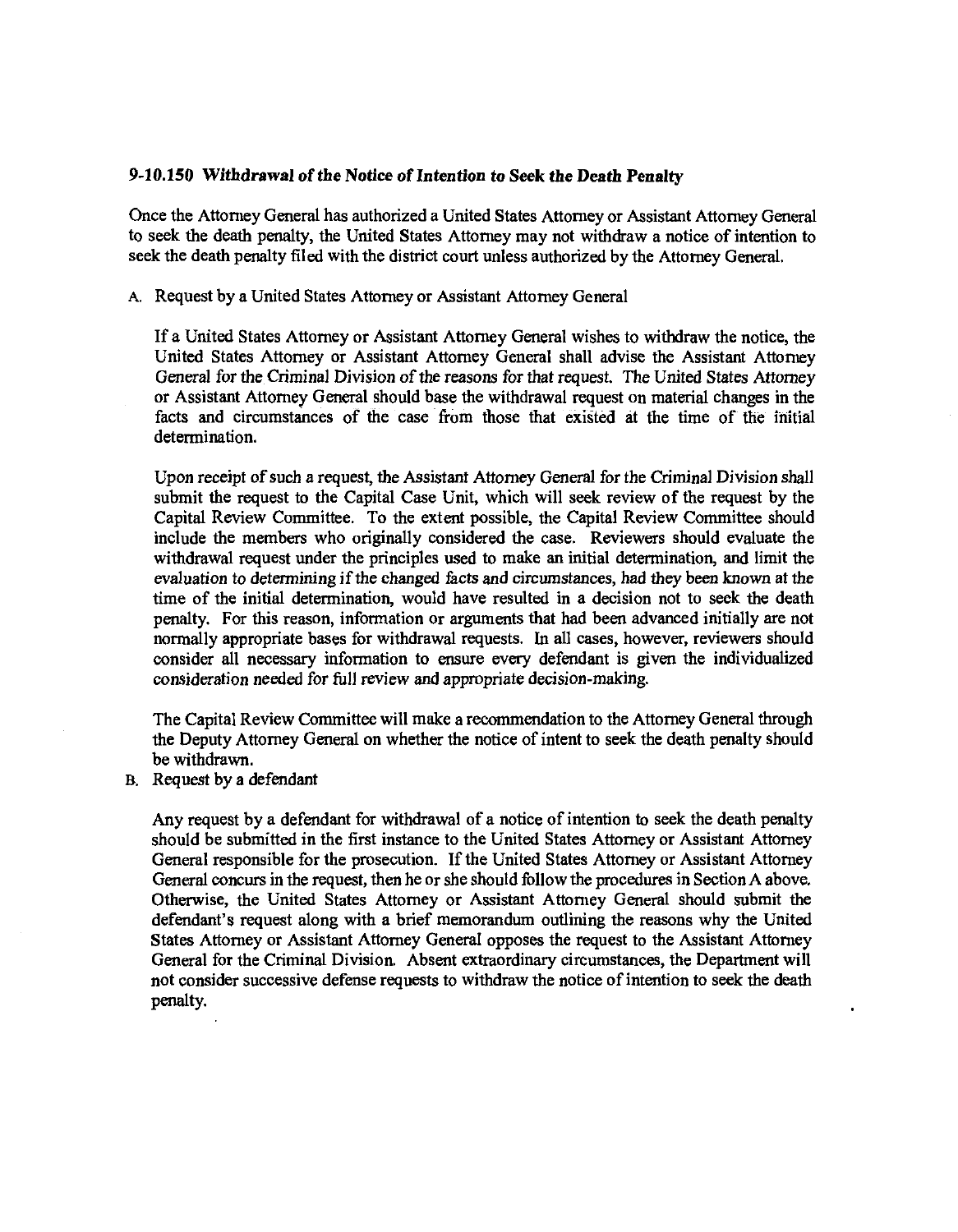Upon receipt of such a request, the Assistant Attorney General for the Criminal Division shall submit the request to the Capital Case Unit, which will seek review of the request by the Capital Review Committee. To the extent possible, the Capital Review Committee should include the members who originally considered the case. Reviewers should evaluate the withdrawal request under the principles used to make an initial determination, and limit the evaluation to determining if the changed facts and circumstances, had they been known at the time of the initial determination, would have resulted in a decision not to seek the death penalty. For this reason, information or arguments that had been advanced initially are not normally appropriate bases for withdrawal requests. In all cases, however, reviewers should consider all necessary information to ensure every defendant is given the individualized consideration needed for full review and appropriate decision-making.

Unless the Capital Review Committee unanimously agrees with the defendant's request to withdraw the notice of intention to seek the death penalty, the Assistant Attorney General for the Criminal Division will inform the United States Attorney or Assistant Attorney General that the request has been denied. If the Capital Review Committee unanimously recommends withdrawing the notice of intention to seek the death penalty, then the Capital Review Committee will make that recommendation to the Attorney General through the Deputy Attorney General.

The Attorney General shall make the final decision on whether to authorize the withdrawal of a notice of intention to seek the death penalty upon any request made or endorsed by the United States Attorney or Assistant Attorney General. Until such a decision is made, the United States Attorney or Assistant Attorney General should proceed with the case as initially directed by the Attorney General. The fact that a withdrawal request has been made is confidential and may not be disclosed to any party outside the Department of Justice and its investigative agencies.

## **9-10.160 Approval Required For Judicial Sentencing Determination**

In cases in which the Attorney General has authorized seeking the death penalty, the United States Attorney or Assistant Attorney General must obtain the approval of the Assistant Attorney General for the Criminal Division before agreeing to a request by the defendant pursuant to 18 U.S.C. § 3593(b)(3) for the sentence to be determined by the trial court rather than a jury.

#### **9-10.170 Reporting Requirements**

Each United States Attorney's Office or Department component must identify a point-of-contact who will be responsible for ensuring compliance with the following reporting requirements.